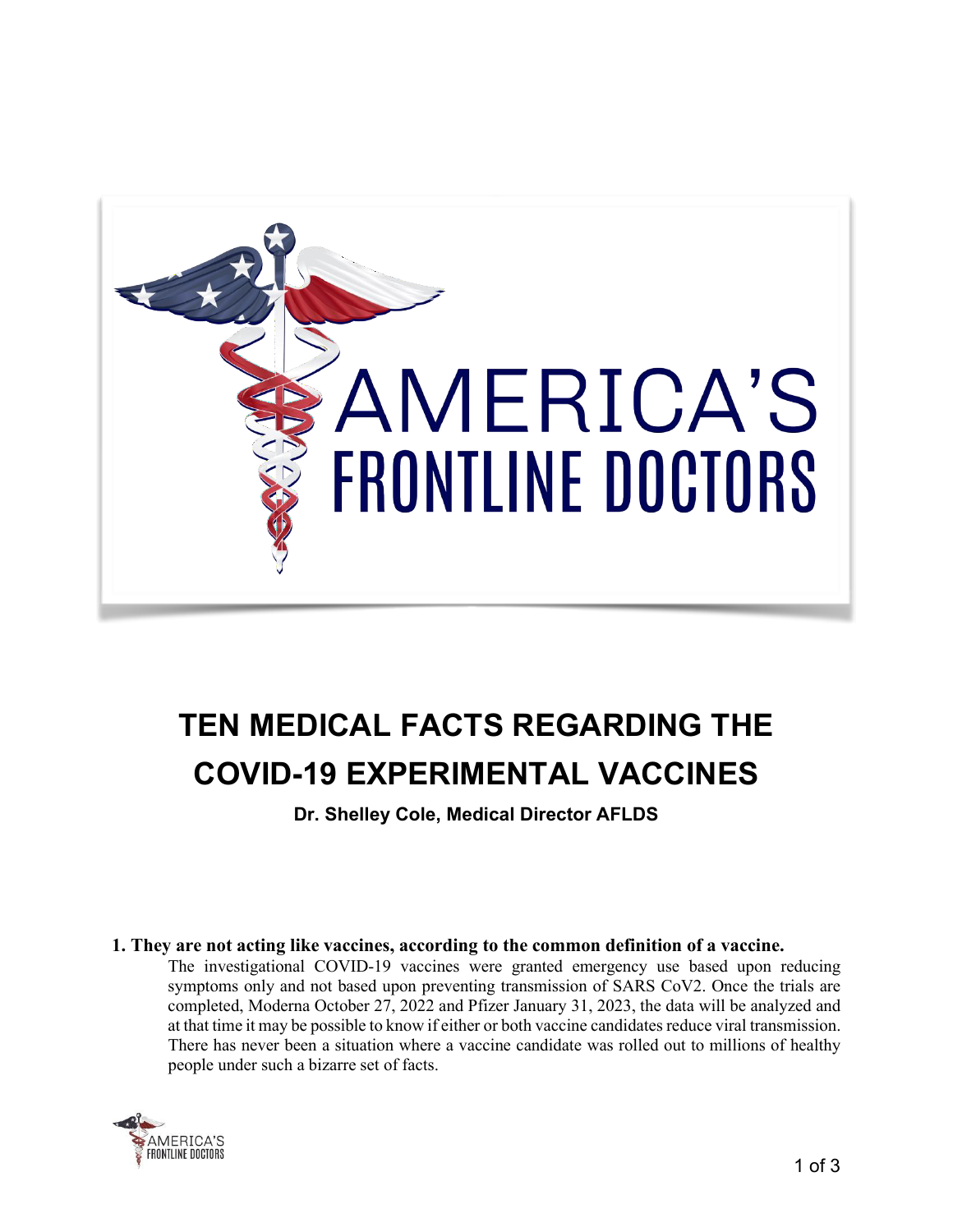## **2. The experimental vaccine only lessens symptoms.**

The effective rates reported of 90% or above, refer to minimizing the symptoms of COVID-19, not immunizing you against the SARS CoV-2 virus. That is why the CDC is still recommending wearing the mask after you take the experimental "vaccine." You are still at risk of getting the virus. It is similar to taking Tylenol to reduce the pain of a headache not a cure or avoiding of the headache.

## **3. You do not need to be vaccinated if you have already contracted COVID-19.**

Typically people who catch an illness develop natural, life-long [immunity](https://pubmed.ncbi.nlm.nih.gov/33408181/) and there is no reason to think SARS-CoV-2 is different in this regard. Persons who already had COVID were excluded from the initial trials (which is strange given that they now recommend it to people who already had the illness.) There is evidence the covid vaccine might actually be more [dangerous](https://www.medrxiv.org/content/10.1101/2021.01.29.21250653v1.full.pdf) for persons who have already had the illness in that they seem to develop an exaggerated reaction to the vaccine.

#### **4. The experimental vaccine uses new technology never before used in a vaccine.**

All current and past vaccines use antigens, something the body detects as foreign to us. In total contrast, some of the COVID-19 vaccines use modified RNA to program our cells to make an antigen. Then, after our cells make the antigen, our immune system fights against it.

For the first time, the immune system is trying to attack something our bodies have made. Will the body consider it "self" or "foreign?" This needs to be studied dispassionately and carefully before dispensing to millions of healthy people worldwide. We know autoimmune disease will occur as it always does in some percentage of standard vaccines. But we are concerned it will be in much higher percentages with this new technology.

Understand, you are agreeing to be in a medical study when you take any of the COVID-19 vaccines.

#### **5. The "vaccine" may make you sicker than if you hadn't taken it, especially the elderly.**

The vaccine may cause a paradoxical reaction, called ADE [Antibody-Dependent](https://www.medrxiv.org/content/10.1101/2020.03.30.20047365v1.full.pdf) Enhancement. These enhanced antibodies are extremely dangerous to people as they actually help the virus get into the cell! If the vaccinated person with ADE is later exposed to the virus, they will have a much more serious reaction than if they hadn't taken the vaccine. Studies show that the elderly may be more prone to ADE.

The previous unsuccessful attempts to create a vaccine against SARS-CoV1, MERS-CoV and RSV, all coronaviruses, all failed due to this antibody-dependent enhancement, or ADE.

## **6. Inflammation at the placenta of pregnant women who receive the vaccine have been reported. Caution if you desire future pregnancies.**

The "vaccine" is designed to create antibodies to attack the viral s-protein. That protein is very similar genetically to the proteins made by the placenta. Some reported cases of inflammation have been made.

We urge extreme caution for those of you that desire future pregnancies. This reaction could affect future childbearing. We just do not know.